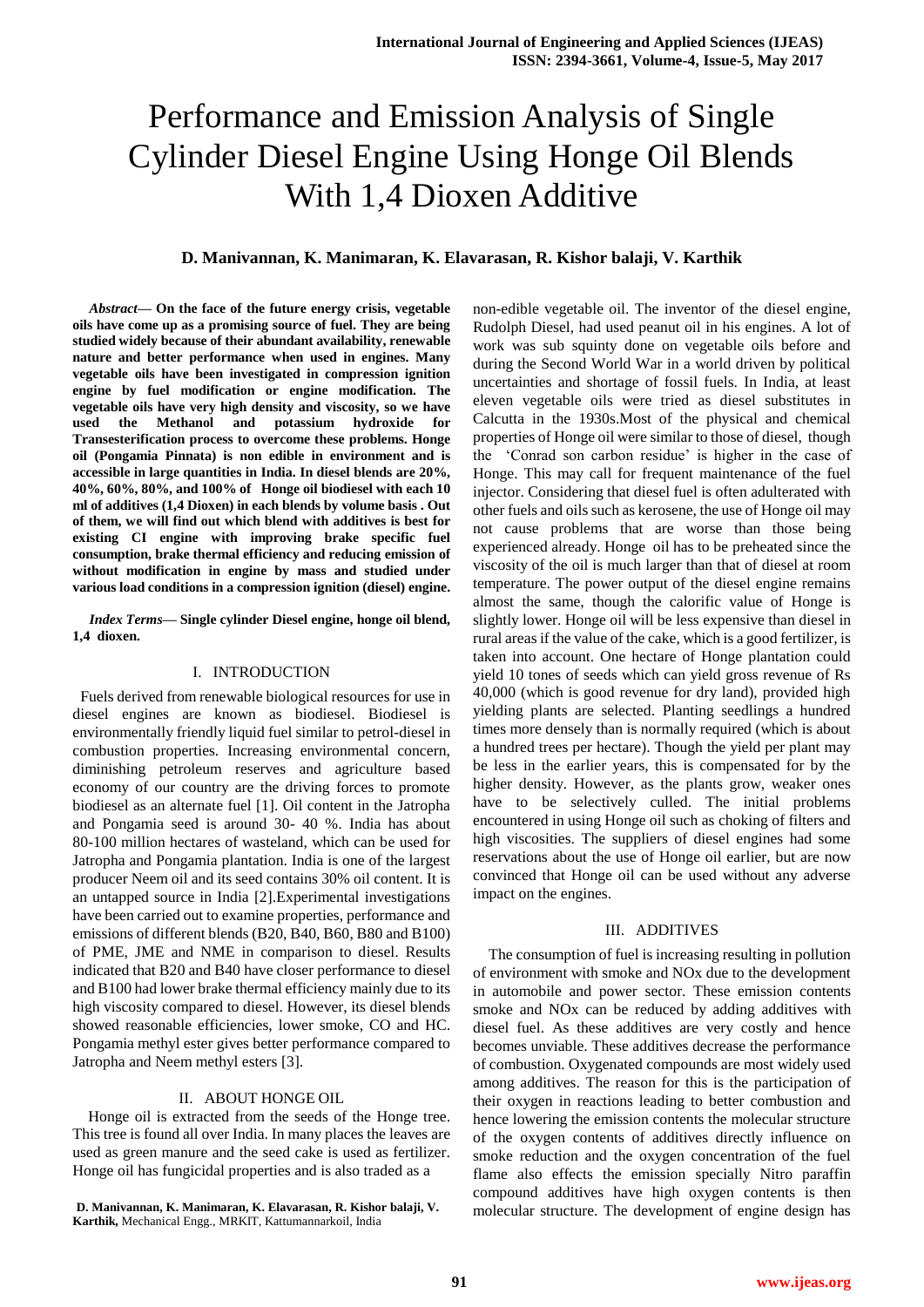also help in reducing emission level considerably. The other way to reduce emission is by blending the diesel with different additives has to prove very successful and hence become a point of research in this field from last two decades. We have so many additives available blended with diesel and used in CI engine. Those additives with oxygenated compounds are most widely used in Diesel, as the participation of their oxygen in reactions leads to a better combustion thus lowering emission. Their molecular structure and oxygen content have direct influence on soot reduction. In order to decrease soot formation, 11-21% volume of oxygenate chemicals should be blended with diesel fuel. When additives are added they alter the physical and chemical properties such as density, viscosity, volatility and cetane index significantly. Nitro paraffin is one additive which has high oxygen content in then molecular structure. By addition of additives, we can improve the performance via the increase of thermal energy output and combustion product alteration.

## MERITS OF ADDITIVES

Following are the merits of additives:-

Engine Performance It has been found out that some of additives improves thermal efficiency upto 19% without affecting the torque.

Emissions Reduction:- Diesel additives can decreases pollutants and greenhouse gas emissions upto 55% or more.

Demerits of Additives

Following are the demerits of additives:-

Fuel Cost: The high cost of additives increases the cost of fuel.

Preparation of blend: Preparation of diesel additives blend are difficult in some cases.

# IV. DIESEL ENGINE POLLUTANTS

The pollutants from diesel fuel vehicles are Particulate Matter (PM), smoke, NOx, Sulphur di-oxide, CO and HC. Most pollutants are emitted from the exhaust. Because diesel engines operate at high air-fuel ratios, they tend to have low HC and CO emissions. They have considerably higher PM emissions than gasoline-fueled vehicles; however, for heavyduty vehicles CO, HC and NOx emissions in the exhaust also vary with driving modes, engine speed and load.

# V. TECHNIQUES IN PREPARING BIODIESEL

Generally the following techniques are used for preparing of Biodiesel.

Micro emulsification Blending

**Cracking** Pyrolysis Transesterification Super Critical Method

## VI. TRANSESTERIFICATION PROCESS

To reduce the viscosity of the raw Honge oil, transesterification method is adopted. The procedure involved in this method is as follows: Potassium hydroxide [4g] is added to methanol [130ml] and stirred until properly dissolved. The solution thus prepared is called meth oxide which is added to raw Honge oil [850ml] and stirred at a constant rate at 600C for one hour. After the reaction is over, the solution is allowed to settle for 4-5 hours in a separating flask. The glycerin settles at the bottom and the methyl ester floats at the top (coarse biodiesel). Coarse biodiesel is separated from the glycerin and it is heated above10000C and maintained for 10-15 minutes for removing the untreated methanol. Certain impurities like sodium hydroxide (NaOH) etc are still dissolved in the coarse biodiesel. These impurities are cleaned two or three times by washing with 50 ml of petroleum ether and 100 ml of water for 1000 ml of coarse biodiesel. This cleaned biodiesel is taken up for the study.

## VII. REASON TO USE HONGE OIL

Physical and chemical properties of Honge oil are similar to those of diesel. Availability in India is more. Harmless engine performance. No need of major modifications in Engine. Less expensive. Cake can be used as fertilizer. Tree based oil seed so the yield is more. Planting seedling a more densely than is normally required.

# VIII. REASON TO USE 1,4 DIOXANE

Dioxane is a miscible and in fact is hygroscopic. Colorless liquid with a faint sweet odor. Dioxane is used as a solvent for variety of practical applications as well as in the laboratory.

Lower toxicity and higher boiling point (101Oc)

# IX. PROPERTIES OF BIODIESEL

The following table.1 shows the properties diesel and transesterified honge oil blends with additive were measured by various equipment in our Physics and chemistry Laboratory.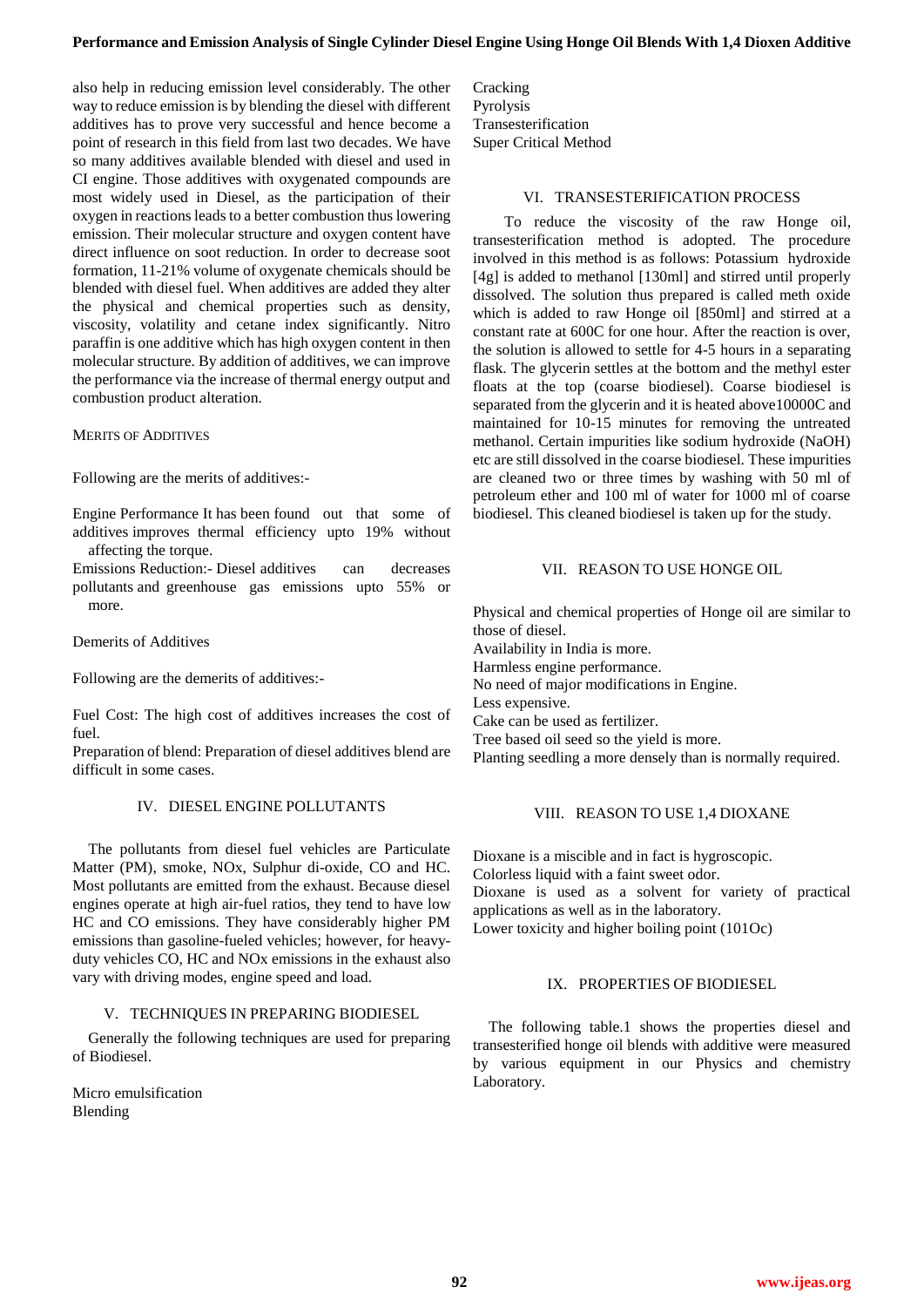| <b>International Journal of Engineering and Applied Sciences (IJEAS)</b> |                                              |  |  |
|--------------------------------------------------------------------------|----------------------------------------------|--|--|
|                                                                          | ISSN: 2394-3661, Volume-4, Issue-5, May 2017 |  |  |

| Tuble 1.110 better of Divalence       |        |            |            |            |            |              |
|---------------------------------------|--------|------------|------------|------------|------------|--------------|
|                                       | Diesel | <b>B20</b> | <b>B40</b> | <b>B60</b> | <b>B80</b> | <b>B</b> 100 |
| Kinematic Viscosity<br>$(Cst)$ , 400C | 4      |            | 4.2        | 4.4        | 4.6        | 4.8          |
| Specific Gravity                      | 0.825  | 0.825      | 0.83       | 0.835      | 0.84       | 0.845        |
| Calorific Value<br>(kJ/kg)            | 43200  | 35870      | 36720      | 37900      | 38670      | 39536        |
| Cetane Number                         | 50     | 50         |            | 52         | 52         | 53           |

#### Table 1 : Properties of Biodiesel

## X. TECHNICAL SPECIFICATIONS

Table. 2 shows the technical specifications of the tested engine. Table.3 shows the technical specifications of the loading rheostat.Table.4 shows the technical specifications of the AC Generator.

## XI. EXPERIMENTAL SETUP

A load test on an engine provides information regarding the performance characteristics of the engine. The performance characteristics of such engines are obtained by varying the load on the engine. The experiments were carried out on a single cylinder 4 stroke diesel engine of a model manufactured by Kirloskar oil engines Ltd., the largest manufacturer of portable multi-fuel engines. The Kirloskar engine is a single cylinder, vertical and water cooled diesel engine. It is coupled to a 3 phase loading rheostat. A fuel tank with a measuring burette enables the engine fuel consumption to be measured. The loading rheostat is coupled by means of rigid coupling carefully without any misalignment between axes. The proper alignment helps to damp-out any vibration that may occur during transmission. Fig. 1 shows the Engine used for testing Fig.2 shows the Experimental setup Fig.3 and Fig.4 shows the gas analyzer which is used to measure the amount of exhaust emissions in test engine.

#### Table 2: Specification of the test engine

| Type               | Vertical, Water<br>cooled, Four stroke |  |
|--------------------|----------------------------------------|--|
| Number of cylinder | One                                    |  |
| <b>B</b> ore       | 87.5 mm                                |  |
| Stroke             | $110 \text{ mm}$                       |  |
| Compression ratio  | 17.5:1                                 |  |
| Maximum power      | 5.2 Kw                                 |  |
| Speed              | 1500 rev/min                           |  |
| Dynamometer        | Eddy current                           |  |
| Injection timing   | $23°$ before TDC                       |  |
| Injection pressure | $220\text{kg/cm}^2$                    |  |

|  |  |  | <b>Table 3: Technical details of loading Rheostat</b> |  |
|--|--|--|-------------------------------------------------------|--|
|--|--|--|-------------------------------------------------------|--|

| Sl.No. | <b>Parameters</b> | Range   |
|--------|-------------------|---------|
|        | Watts             | 5 KW    |
| 2      | Phase             | 3 Phase |
| 3      | Volts             | 230 V   |

# **Table 4: Technical Details of the AC Generator**

| Sl.No. | <b>Parameters</b> | Range       |  |
|--------|-------------------|-------------|--|
|        | Volts             | 230 V       |  |
| 2      | Frequency         | 50 Hz       |  |
| 3      | Speed             | 1500<br>Rpm |  |
|        | Phase             | Single      |  |
|        | Amps              | 21.7 A      |  |



**Figure 1: Photographic view of test engine**



**Figure 2: Experimental setup**



**Figure 3: Photographic view of AVL smoke meter**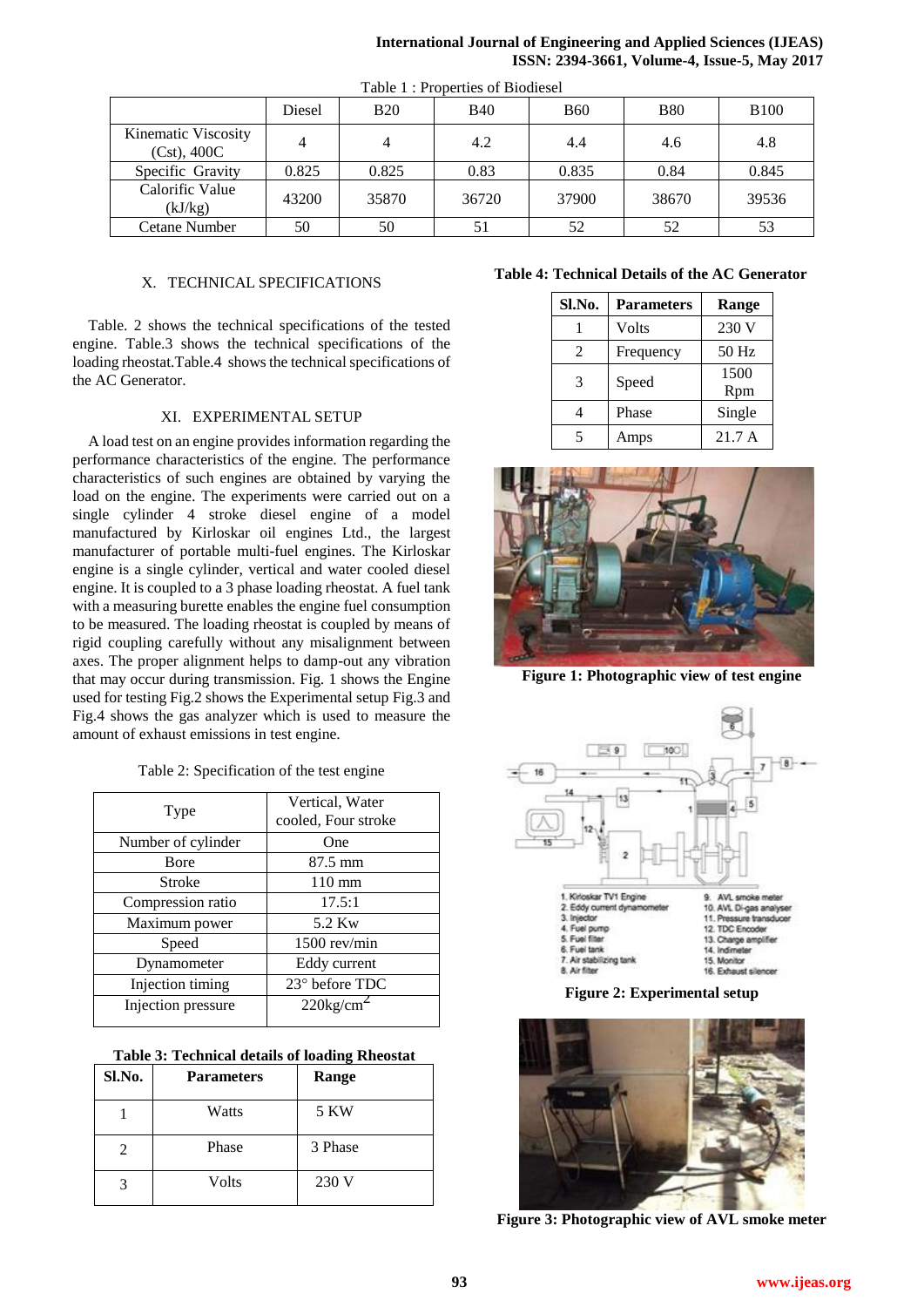

**Figure 4: Photographic of AVL gas analyzer**

#### XII. RESULTS AND DISCUSSIONS

Experimental investigation were carried out for performance and exhaust emission of the engine for blends of diesel and honge oil with 1,4 dioxen in various proportions as fuel and are compared with mineral diesel.

i. Brake thermal efficiency (BTE)

The BTE of different fuels is shown as a function of load. The variation in brake thermal efficiency for various blends was less than at part load than at higher load due to the raised temperatures inside the cylinder. The brake thermal efficiencies of diesel and the blends of biodiesel with diesel were seen increased with increase in load but tended to decrease with further increase in load. The BTE of blends were lower than with diesel throughout the entire range showing the poor combustion characteristics of honge oil due to high viscosity and poor volatility. The BTE of B20, B40 are closer to that of diesel. At full load conditions BTE of B20 is about 5% less than that of diesel. The BTE of B20, B40 are found better.



ii. Break specific fuel consumption (BSFC)

The variation in brake specific fuel consumption with load for different fuels shows decline with increase in load. One possible explanation for this could be due to more increase in brake power with load as compared with fuel consumption. The BSFC in case of blends were higher compared to diesel in the entire load range, due to its lower heating value, greater density and hence higher bulk modulus. The higher bulk modulus results in more discharge of fuel for same displacement of the plunger in injection pump, there by resulting increase in BSFC



#### iii. Exhaust gas temperature

It is evident from the graph that exhaust gas temperature is increased along with the increase in load for all fuels. The mean temperature increased linearly for 1800C at no load to 3500C at full load with average increase of 30% with 25% increase in load. The increase in exhaust gas temperature with load is obvious from the fact that more fuel is required to take additional load. The exhaust gas temperature was found to increase with increasing concentration of biodiesel in the blends. This could be due to lower heat transfer rate in case of biodiesel which in evident from trends of thermal efficiency.



iv. Emissions of Nitrogen Oxides (NOx)

The NOx values as parts per million for different blends of diesel and biodiesel in exhaust emission are plotted as function of load. From these figures it can be seen that the fueling biodiesel or its blends increase NOx emission slightly 5-10% compared with that of diesel. These could be attributed to

Increase exhaust gas temperature due to lower heat transfer and the fact that biodiesel has some oxygen content in it which facilitates NOx formation.

Higher cetane number of biodiesel shortens ignition delay advancing combustion.



v. Exhaust emission of Carbon Monoxide (CO)

Figure shows the variation of CO emission with engine loading. It was observed that CO emissions are increased with